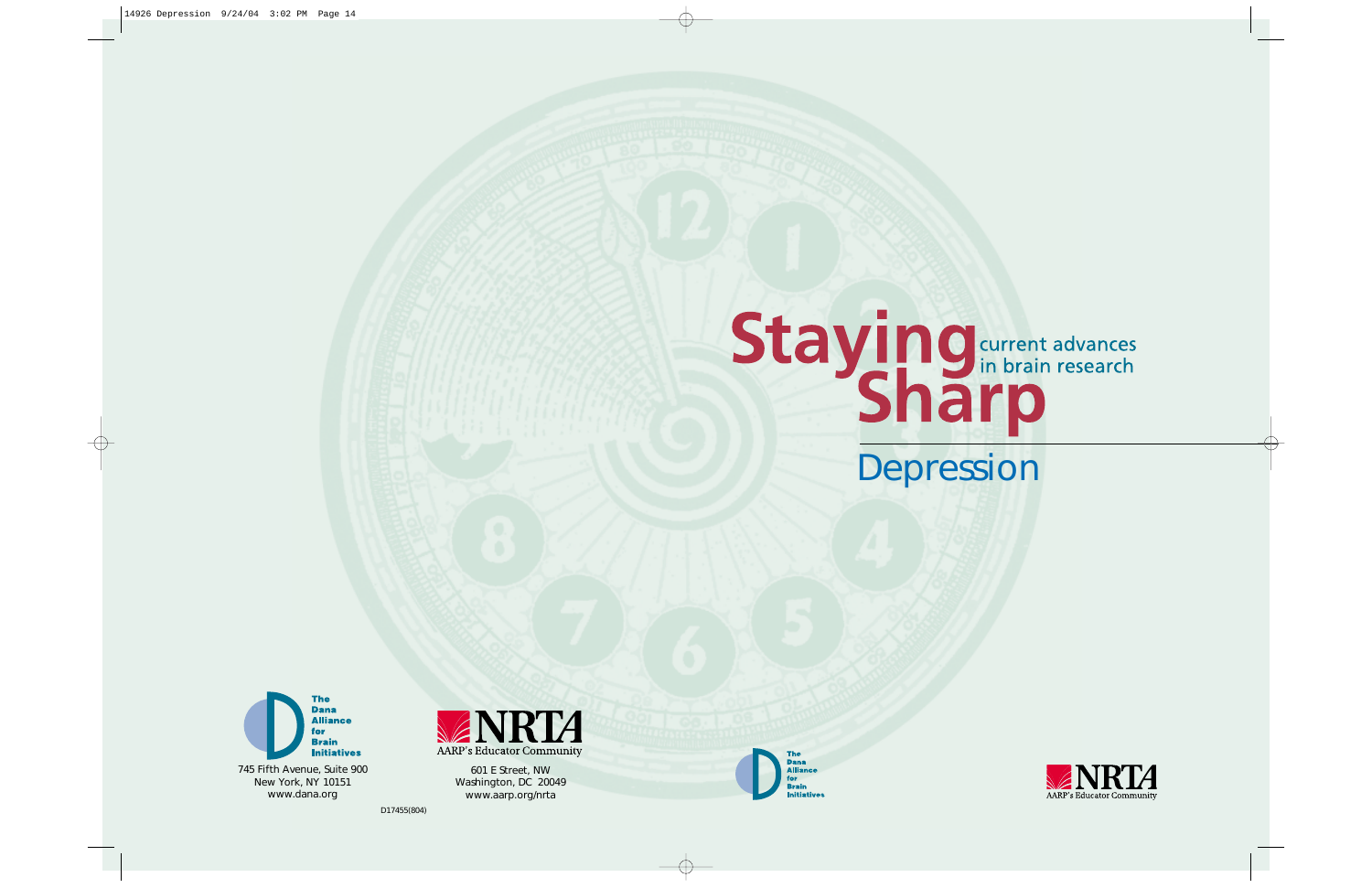**W**e all feel blue occasionally, or are faced with events that deeply sadden us. Few people have not felt the pain of a job loss, a strained relationship, or the death of a loved one. Heartache and grief are natural parts of life, but sadness that persists and interferes with regular activities could be depression.

Depression is a serious medical disorder with biological causes, just as high blood pressure or diabetes is. It can be treated effectively in most people. Despite this, many people mistakenly believe that depression is normal for older people, or that little can be done about it. We may think it is a character flaw, a sign of weakness, or something that we should be able to "snap out of."

> **DEPRESSION 1**

It's time to dispel these and other myths about depression. While it is true that depression is more common in older people than in the general population, it is not an inevitable part of aging. Nor is it something that we can control at will, or something of which to be ashamed. These persistent biases contribute to the underrecognition and undertreatment of depression, as well as other mental disorders.

Some studies show that less than one-fourth of people with depression are accurately diagnosed and adequately treated. The problem may be even worse among the elderly, often because the recognition of depression is complicated by the coexistence of other medical conditions. Left untreated, depression wreaks havoc on a person's quality of life, may worsen symptoms of other diseases, and even can be fatal. People who have suffered a stroke or heart attack, for example, are more likely to die if they have depression. Moreover, people with depression are more likely to attempt suicide, and suicide is more common in the elderly than in any other age group.

#### **NRTA: AARP's Educator Community**

NRTA (www.aarp.org/nrta) is AARP's educator community. Consistent with AARP's mission, NRTA is dedicated to enhancing the quality of life for all as we age, specifically through a focus on education and learning. NRTA works for positive social change in the field of education and provides members with valuable information, advocacy, and service initiatives related to learning and education. NRTA provides national leadership through its network of affiliated retired educators' associations in 50 states and 2,700 communities and through its national office at the AARP headquarters in Washington, D.C. The partnership with the Dana Alliance for Brain Initiatives, and the Staying Sharp initiative, recognizes and explores the intimate connection between the brain, human behavior, and the ability to continue to learn throughout life.

#### **The Dana Alliance for Brain Initiatives**

The Dana Alliance for Brain Initiatives (www.dana.org) is a nonprofit organization of more than 200 leading neuroscientists, including ten Nobel laureates. The Dana Alliance is committed to advancing public awareness about the progress and benefits of brain research and to disseminating information on the brain in an understandable and accessible fashion. Supported entirely by the Dana Foundation, the Dana Alliance does not fund research or make grants.

The Dana Foundation is a private philanthropic organization with principal interests in science, health, and education. The Foundation's current areas of emphasis are in immunology and neuroscience research, and in K–12 education, particularly the training of arts educators.

©2001, 2003, 2004 AARP Foundation and the Dana Alliance for Brain Initiatives. All rights reserved. Reprinting with permission only.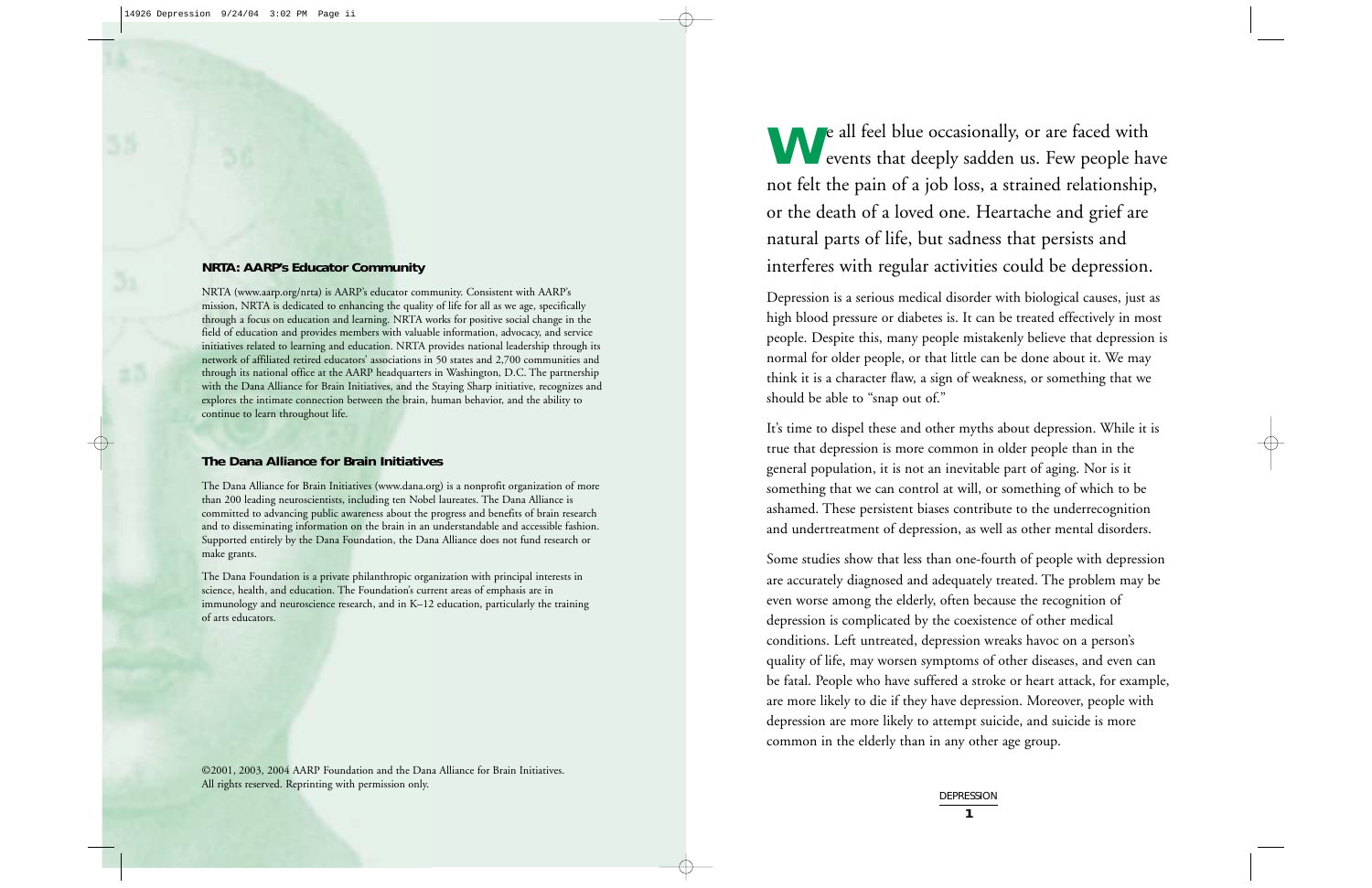**Percentage of persons age 65 or older with severe depressive symptoms, by age group and sex, 1998** Adapted from: Health and Retirement Study



Note: Definition of severe depressive symptoms: Four or more symptoms out of a list of eight depressive symptoms from an abbreviated version of the Center of Epidemiologic Studies Depression Scale.

DEPRESSION **2**

# **Causes of Depression**

Depression is a brain disorder characterized by changes in certain brain chemicals called neurotransmitters. According to the National Institute of Mental Health, recent brain-imaging research has shown that, in depression, some of the brain circuits responsible for mood, sleep, appetite, thinking, and behavior malfunction, and the regulation of critical neurotransmitters is impaired. Scientists are still trying to determine what causes these chemical imbalances; many experts believe a combination of genetic, psychological, and environmental factors are involved.

The precise contribution of inherited genes is unclear. Some types of depression run in families, suggesting that there is a genetic basis for the disorder. However, many people with depression have no family history, and not everyone with a family history of depression develops the condition.

Environmental factors that might trigger depression include grief from the loss of a loved one, serious financial difficulties, or problems in relationships — all factors that may put an individual under serious stress. (See "What's New in Brain Research.") Other factors that are linked to depression include low self-esteem, consistent pessimism, and a tendency to be overwhelmed by stress, attributes that may in reality be an early form of depression or may predispose a person to depression.



DEPRESSION **3**

## **Symptoms of Depression**

Depression is more than feeling blue. Deep sadness is often compounded by other emotional, mental, and physical symptoms, including those noted below. Symptoms may range from mild to severe, and may wax and wane over time. When symptoms interfere with normal day-to-day activities, depression may be the cause.

- Prolonged sadness or unexplained crying spells
- Significant changes in appetite and sleep patterns
- Irritability, anger, worry, agitation, anxiety, pessimism, indifference
- Loss of energy and enthusiasm, persistent sluggishness
- Feelings of guilt, worthlessness, hopelessness, helplessness
- Inability to concentrate or make decisions
- •Loss of enjoyment from once-pleasurable activities
- Withdrawal from social contacts, isolation
- •Unexplained aches and pains
- •Recurring thoughts of death or suicide
- Memory loss

Source: National Institute of Mental Health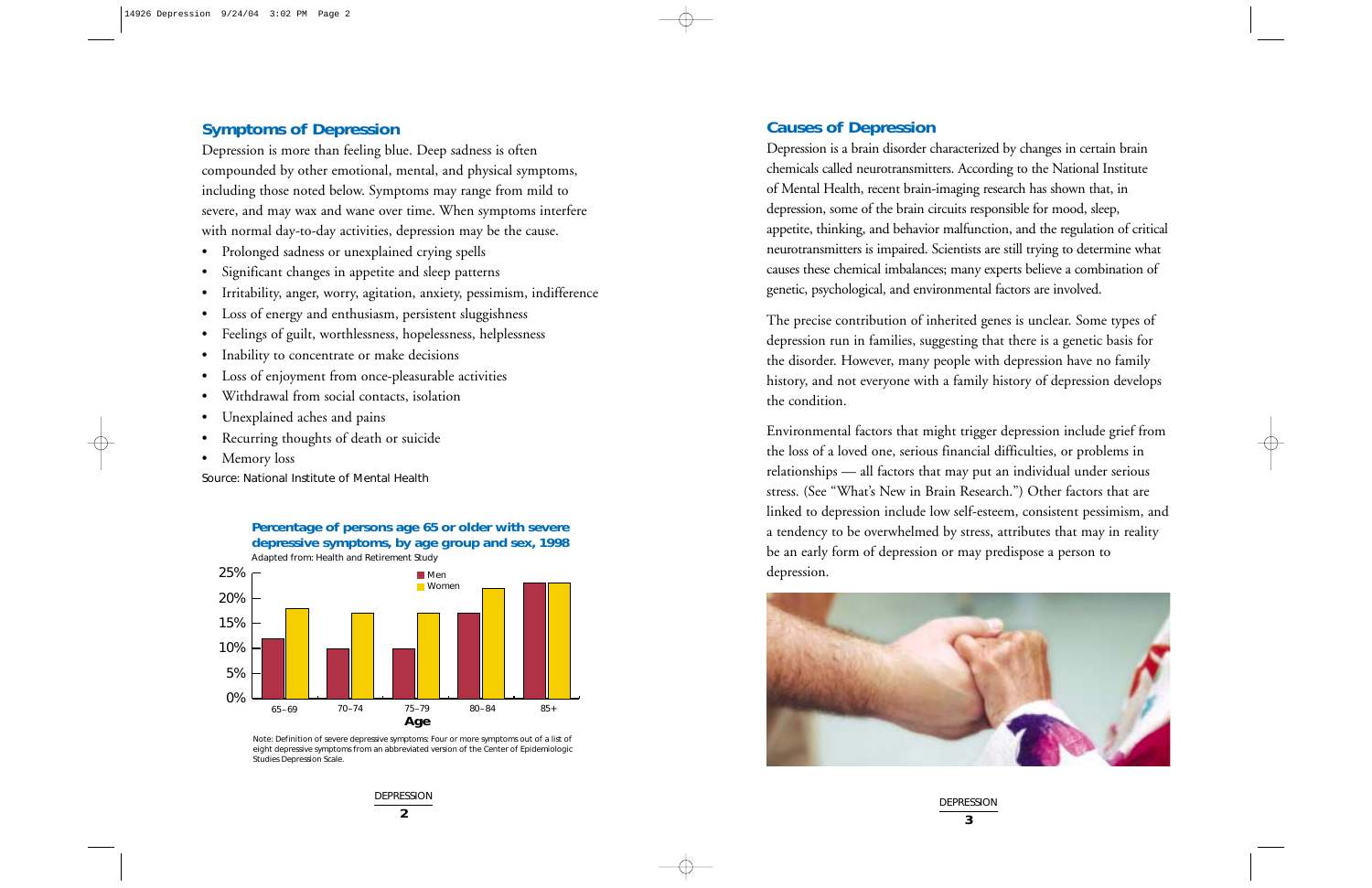# **What's New in Brain Research**

Recent findings in brain research have provided intriguing new evidence for a link between stressful life events such as the loss of a loved one or prolonged health problems — and the onset of depression. In fact, in older persons, stress is thought to play a bigger role in triggering depression than in other groups, according to the American Association of Geriatric Psychiatry (AAGP).

Some studies have found that, in many depressed people, the brain system that regulates the body's response to stress is overactive. When faced with a "stressor," the brain releases a flood of powerful stress hormones, which help the body respond to the stressful event. If this system is persistently activated, as it may be



when stress is chronic, it may begin to malfunction and fail to shut off the cascade of hormones. Stress hormones are known to cause damage to nerve cells in certain brain regions, and some scientists believe that a prolonged "bath" of these hormones may somehow set off brain changes that lead to depression. While brain researchers finish piecing together the puzzling link between stress and depression, one thing seems clear: managing stress throughout life may help prevent damage to the stressresponse circuit in the brain.

In addition, many chronic medical conditions, such as stroke, heart disease, or cancer, may set off changes in the brain that make a person more susceptible to depression. (See "Depression and Other Medical Illnesses.") People over 65 are more likely to have one of these conditions, which may contribute to the higher incidence of depression in older people.

> DEPRESSION **4**

# **Some Tips For Managing Stress**

- Mind the basics: eat regular, healthy meals, get enough sleep, and regularly engage in physical activity, such as walking, swimming, biking, etc.
- If something is stressing you, take some kind of action that affords you a modicum of control over the situation, even if only in a small way.
- Recognize that there are some things you cannot control, and focus your attention on those that you can.
- Use relaxation strategies such as deep breathing, meditating, or visualizing a calm, peaceful space.
- Put things in perspective: consider what is most valuable to you, set realistic goals, develop a "roadmap" for achieving them, and take incremental actions toward your goal.
- Changes can be stressful; try to see them as opportunities rather than threats.
- Develop a positive sense of humor, and put some fun back into your life by doing something you really enjoy.
- Carve out personal time even if it's 15 minutes a day or an hour a week — that you devote solely to restful, rejuvenating activities.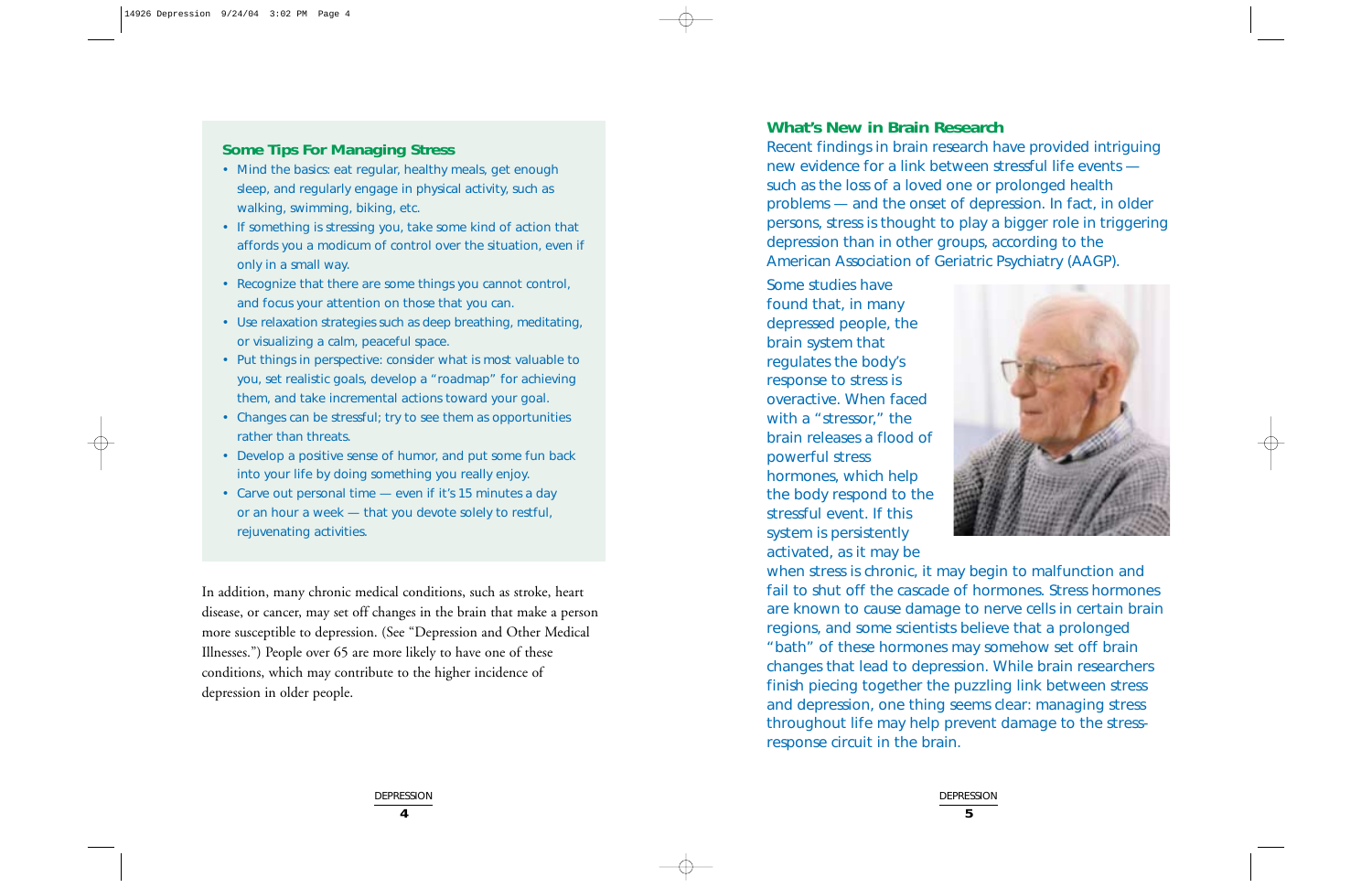• A mental status examination, to identify any effects on speech, memory, or thought patterns Source: National Institute of Mental Health

Keep in mind that depression often is not diagnosed by primary care physicians, especially in older persons, so you may need to seek the help of a specialist. For example, a geriatric psychiatrist is a doctor who is specially trained to recognize and treat mental illnesses in older people.

# **Types of Depressive Disorders**

Recent brain research suggests that depression may be a chronic condition whose symptoms occur to varying degrees throughout life in susceptible persons. Studies have shown, for example, that people who have even one depressive "episode" in their life are at increased risk for developing major depression. Depression in later life may in fact be a recurrence of an earlier episode.

A diagnosis of depression might specify one of two primary types: unipolar depression or bipolar disorder.

## **Unipolar depression**

Can be further differentiated as either major depression or dysthymia:

**Major depression** may be diagnosed if five or more depressive symptoms (see "Symptoms of Depression") are experienced nearly every day in a two-week period, especially if the symptoms interfere with daily life.

**Dysthymia** - This is a less severe but no less important form of depression, usually involving two or more symptoms that may not disable, but keep a person from feeling good and functioning well.

# **Bipolar disorder (manic-depressive illness)** While not as common as unipolar depression, bipolar disorder is just as serious, and is associated with an even higher risk of suicide.

DEPRESSION **7**

## **Getting Help for Depression**

The negative thoughts and feelings associated with a depressive disorder, such as exhaustion, worthlessness, helplessness, and hopelessness, can work against getting help. It's important to recognize that these are part of the condition, and, if properly treated, will improve.

If you think you may be depressed, talk to your doctor about your concerns. Ask to be screened for depression, and discuss possible treatment options. Sometimes, what may appear to be symptoms of depression may actually be side effects of medications, or may be caused by another illness. Your doctor will want



to rule out other possible causes of symptoms, so be sure to communicate what medications you're taking, what other conditions you have, and what is going on in your life that could be affecting your mood.

To diagnose depression, your doctor should perform:

- A physical examination and laboratory tests to rule out other problems
- An interview to elicit details about symptoms, including:
	- When they started
	- How long they have lasted
	- How severe they are
	- Whether you have had them before (If so, when? Were they treated? With what?)
- A complete personal and family medical history
	- DEPRESSION **6**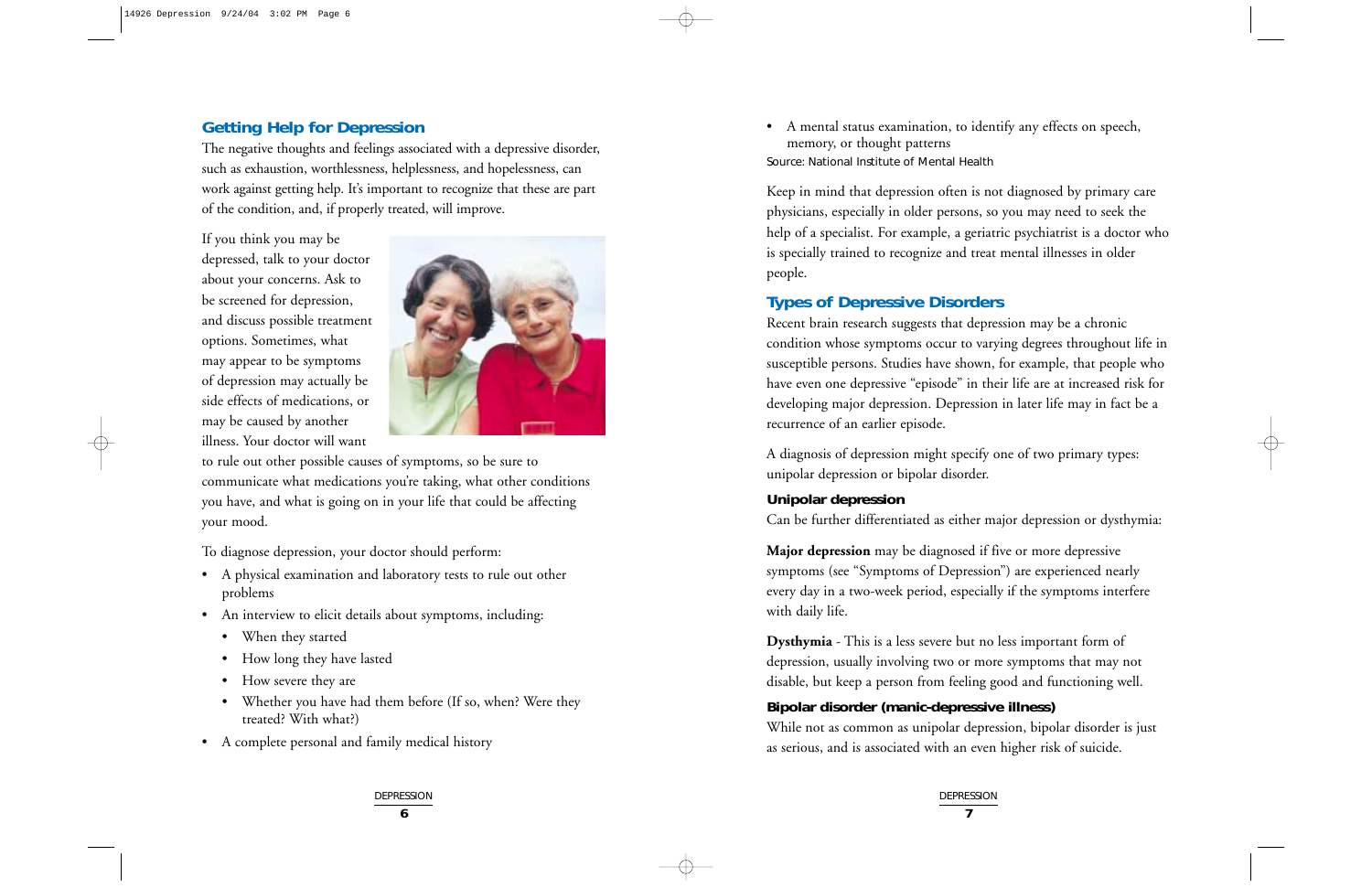#### **Symptoms of Mania**

- Exaggerated optimism and selfconfidence
- Decreased need for sleep without experiencing fatigue
- Grandiose delusions, inflated sense of self-importance
- Excessive irritability, aggressive behavior
- Increased physical and mental activity
- Racing speech, fleeting thoughts, easily distracted
- •Impulsiveness or poor judgment
- Reckless behavior, such as spending sprees, rash business decisions, erratic driving, flagrant affairs

# **Treatment for Depression**

Even when depression is recognized, people may not get adequate treatment. However, once the right therapy is found, the vast majority of people with depression can be treated effectively, which improves quality of life and reduces the risk of suicide and premature death from other medical conditions. A combination of antidepressant medications and psychotherapy (talk therapy) is often the most effective approach to treatment, especially in older persons.

Treatment for depression may need to continue for a long time, perhaps even indefinitely, just as treatment for chronic medical conditions such as diabetes or high blood pressure must continue throughout life. People over 75 may respond more slowly to treatment, or be more susceptible to recurring depression, even with treatment. Regular and ongoing consultations with a physician experienced in



Bipolar disorder is a brain-based mental illness separate from unipolar depression. It involves a cycle of mood changes from severe highs (mania) to severe lows (depression), interspersed with normal periods. Mood changes may happen quickly, sometimes over the course of a single day, but more commonly, bipolar disorder involves intensive periods of mania lasting for several days, followed by lengthy periods of depression. It is not uncommon for sufferers to be free of symptoms for weeks or even years in between episodes.

When in the depressed cycle, an individual may have any or all of the symptoms of a depressive disorder (see "Symptoms of Depression"), and when in the manic cycle, any or all of the symptoms of mania may be evident (see below). If left untreated, a manic episode may worsen into a psychotic state requiring hospitalization.

Genetics play a role in bipolar disorder, which means you can inherit a biological vulnerability to develop it, but not everyone with the vulnerability develops the disorder. People who have a relative with



any type of depression are at increased risk for developing bipolar disorder, but many people with the condition have no family history of depression.

Bipolar disorder requires immediate medical attention, preferably by a specialist who is skilled in managing the condition.

Treatments are available that can help control the symptoms of mania, and antidepressants and/or psychotherapy may be employed to relieve depressive symptoms.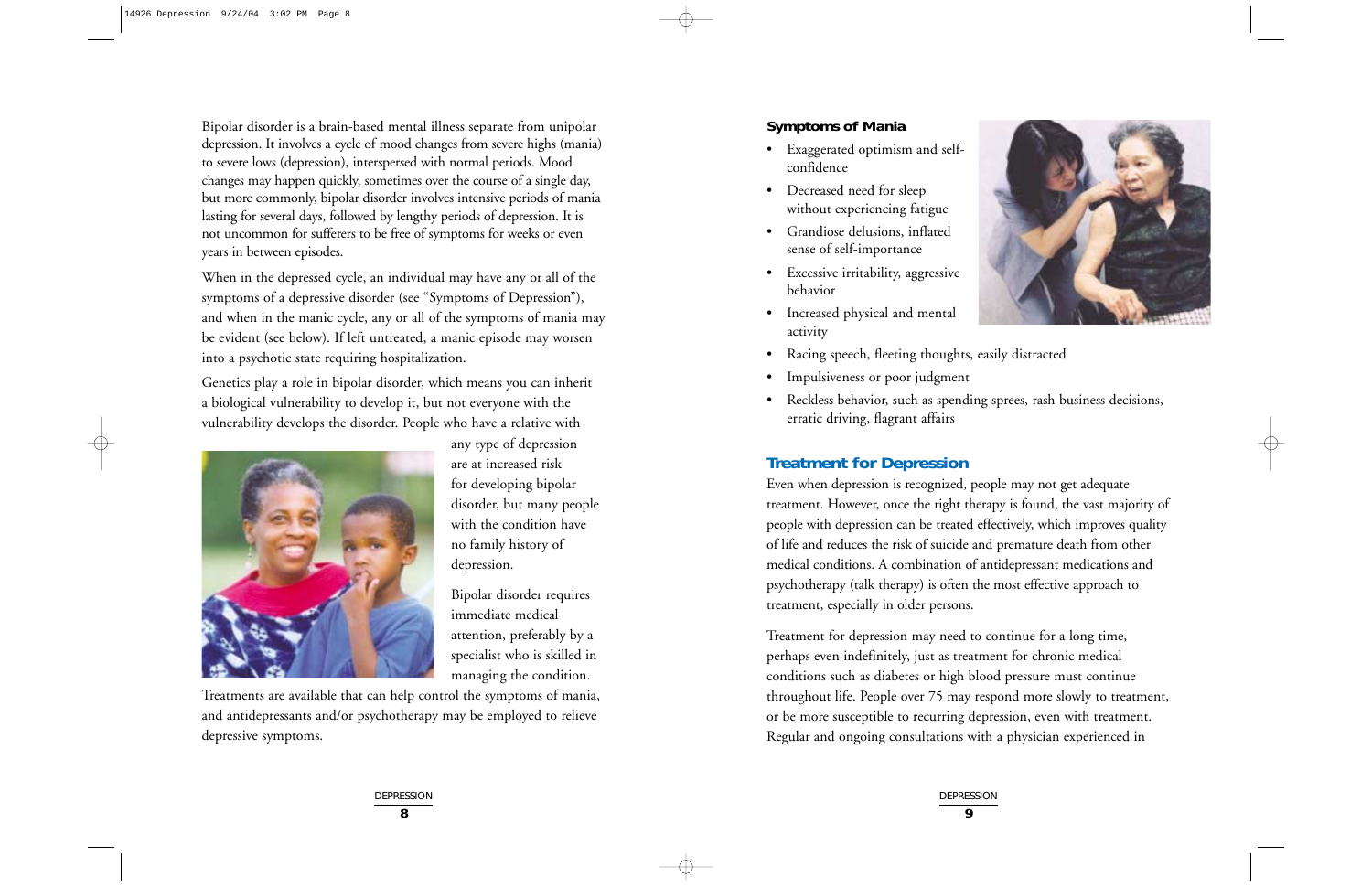Electroconvulsive Therapy (ECT) remains one of the most effective yet most stigmatized treatments for depression. ECT stimulates specific parts of the brain with brief low-level electrical impulses, which are not consciously felt by the patient. Several sessions of ECT may be necessary for full effect. Modern advances in ECT techniques have made this a much safer treatment compared to earlier

decades. While side effects such as memory loss and other cognitive problems are not uncommon, they are typically short-lived.

With so many effective treatments available, there is no reason to let depression rob your life of joy. Getting the right treatment is critical, and there can be comfort in knowing that it is available. The first step is to take action: see your doctor, ask about treatment options, and follow the therapy prescribed.







treating depression in the elderly is critical, so that treatment adjustments may be made as necessary.

Current antidepressants influence the function of neurotransmitters. Three major types of antidepressants are available: tricyclic antidepressants, monoamine oxidase inhibitors, and selective serotonin reuptake inhibitors (SSRIs). Developed more recently, SSRIs tend to have fewer side effects than the older drugs. Different people respond



differently to antidepressants, and finding the one that provides effective relief of symptoms is often a process of trial and error. Sometimes the dose may need to be adjusted, or a combination of medications may be needed. The full effect of an

antidepressant may not occur for three to four weeks, sometimes longer. If improvement is not seen after several weeks on one medication, another one may be tried, on the doctor's recommendation.

Psychotherapy is an important part of depression treatment, particularly in older people. The most effective types of psychotherapy for depression include Cognitive-Behavioral Therapy (CBT) and Interpersonal Therapy (IPT). Administered by a psychiatric professional (usually a psychiatrist or licensed psychotherapist), these talk therapies work to help a person develop strategies for coping with day-to-day challenges, learn to counter negative thoughts and behaviors that accompany depression, and resolve any relationship conflicts that may be contributing to depression. People with short-term depression, such as that associated with medical illness, trauma, or loss of a loved one, may benefit from shorter courses of psychotherapy.

> DEPRESSION **10**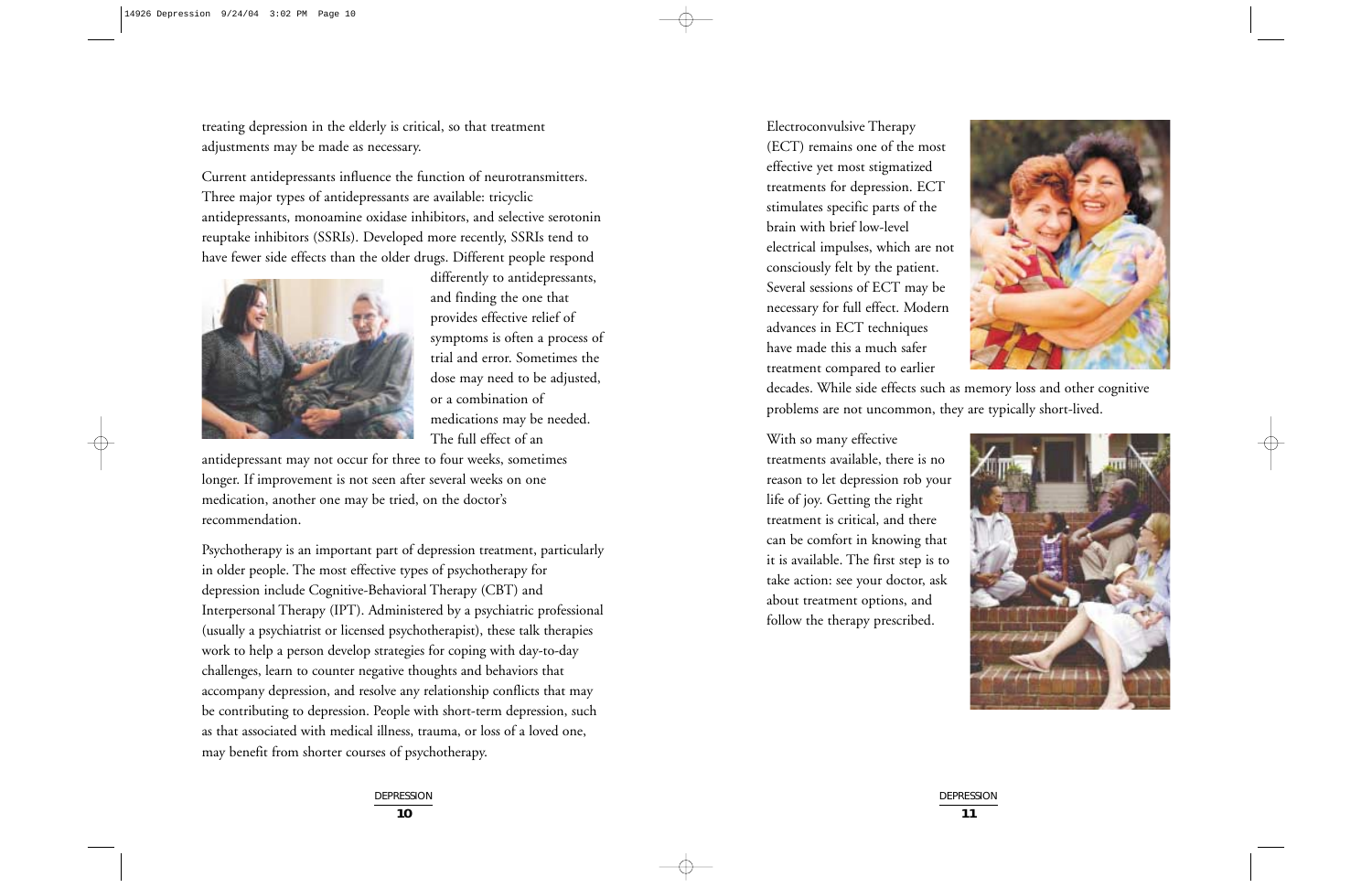



DEPRESSION **13**

# **Living With Depression**

- Meet with your doctor regularly for ongoing assessments of your health and progress in treating depressive symptoms.
- Set realistic daily goals for yourself, and prioritize your activities.
- Break down large tasks into smaller ones that can be accomplished more readily.
- Don't isolate yourself; get out and socialize with other people.
- Talk with someone about your feelings, whether a friend or family member, doctor, professional counselor, or clergy member.
- Try to continue participating in activities that you have enjoyed.
- Exercise regularly; studies show it improves mood and overall health.
- Give yourself time; even with treatment, your mood may not improve immediately, but you should notice improvement within a few weeks.



• If you can, postpone important decisions until you're feeling better, or discuss matters with someone who might have an objective view.

• Don't be afraid to ask for help, and accept help that is offered. Source: National Institute of Mental Health

# **If You Suspect Depression in Someone Else…**

Many times, depression is first recognized by others — people close to the person, who notice a change in mood or behaviors. Family support can make a huge difference in helping people with depression

get the treatment they need. If you suspect that someone you care about may be depressed, talk to him or her about it. Gently ask questions, listen carefully, and watch for telltale signs, such as decreased interest in favorite activities. Recognize that it may be easier for some people to acknowledge physical changes, such as sleep difficulties or loss of appetite, than to talk about feelings such as worthlessness or hopelessness. Some studies have suggested that men may have more difficulties than women in talking about such problems.

### **Other suggestions:**

- Help the person get evaluated and treated; be prepared to accompany him/her to the doctor if necessary.
- Encourage the individual to follow treatment regimens properly, or to seek different treatment if no improvement is seen.
- • Offer emotional support (understanding, patience, affection, and encouragement).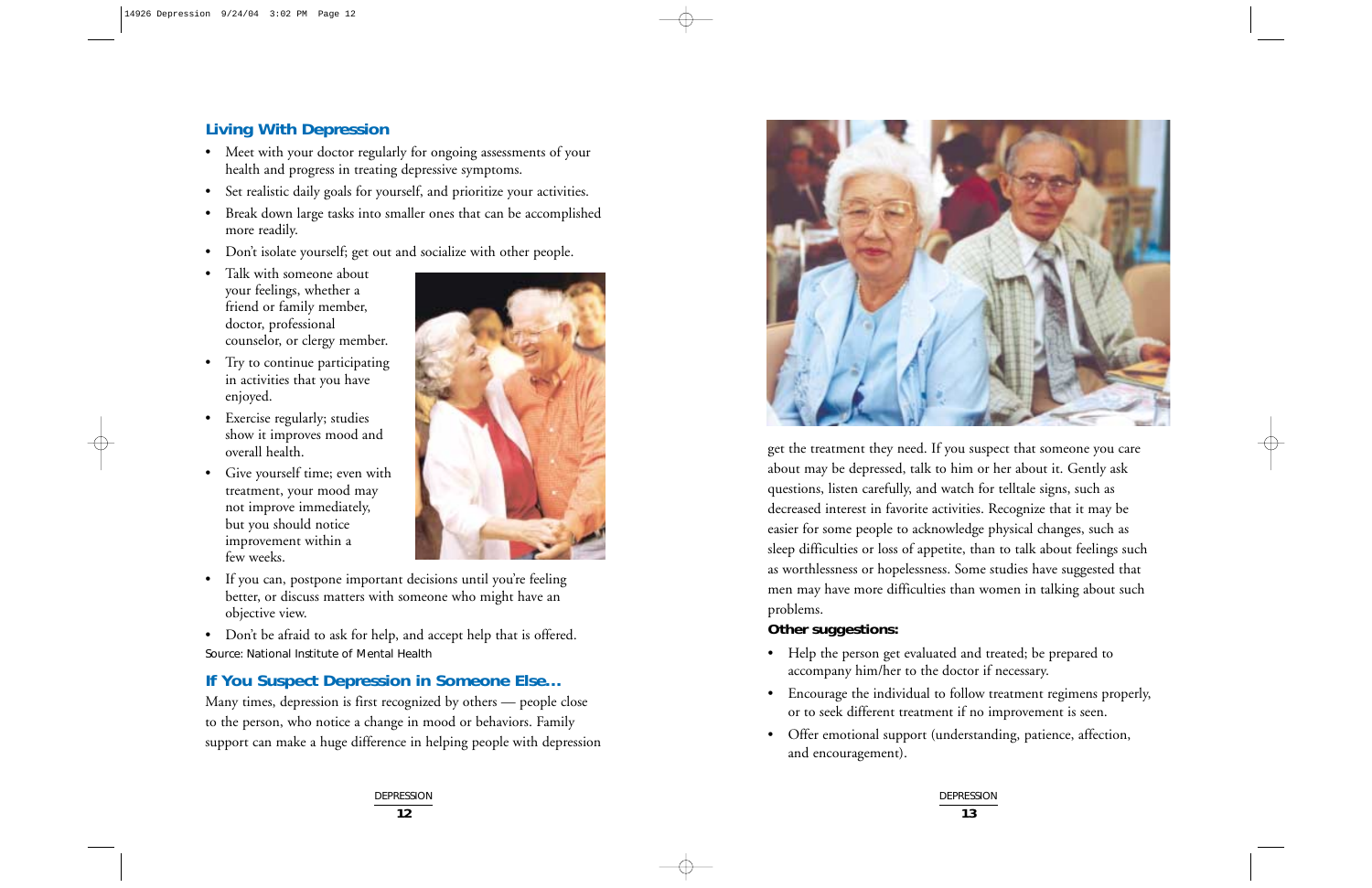- Do not ignore remarks about suicide; report them to the person's doctor or encourage the person to seek help immediately from a doctor or suicide prevention program.
- Reach out to the person: invite him/her to do things, stay in touch with visits and phone calls, and be a good listener.
- Be gentle but persistent in offering help and companionship; people with depression may avoid other people or resist offers of help.
- Encourage the person gently to become involved in activities he/she once enjoyed.
- Do what you can to minimize demands on the person, so that he/she does not feel overwhelmed or inadequate.

# **Conclusion**

Depression is not an inevitable part of growing old. It is a serious medical condition resulting from an imbalance in brain chemicals, which may be triggered by a number of factors — genetic, psychological, and environmental. Know the warning signs for depression, and if you notice them in yourself or others, seek medical attention. There are many treatment options and many ways to get help and support for coping with depression (see Resources, page 16). The good news from brain research is that the vast majority of people with depression can be treated effectively, often with a combination of medications and psychotherapy. Don't let depression steal the joy from your life, or the life of someone close to you, especially not at the very time you should be enjoying life to the fullest.

> DEPRESSION **14**